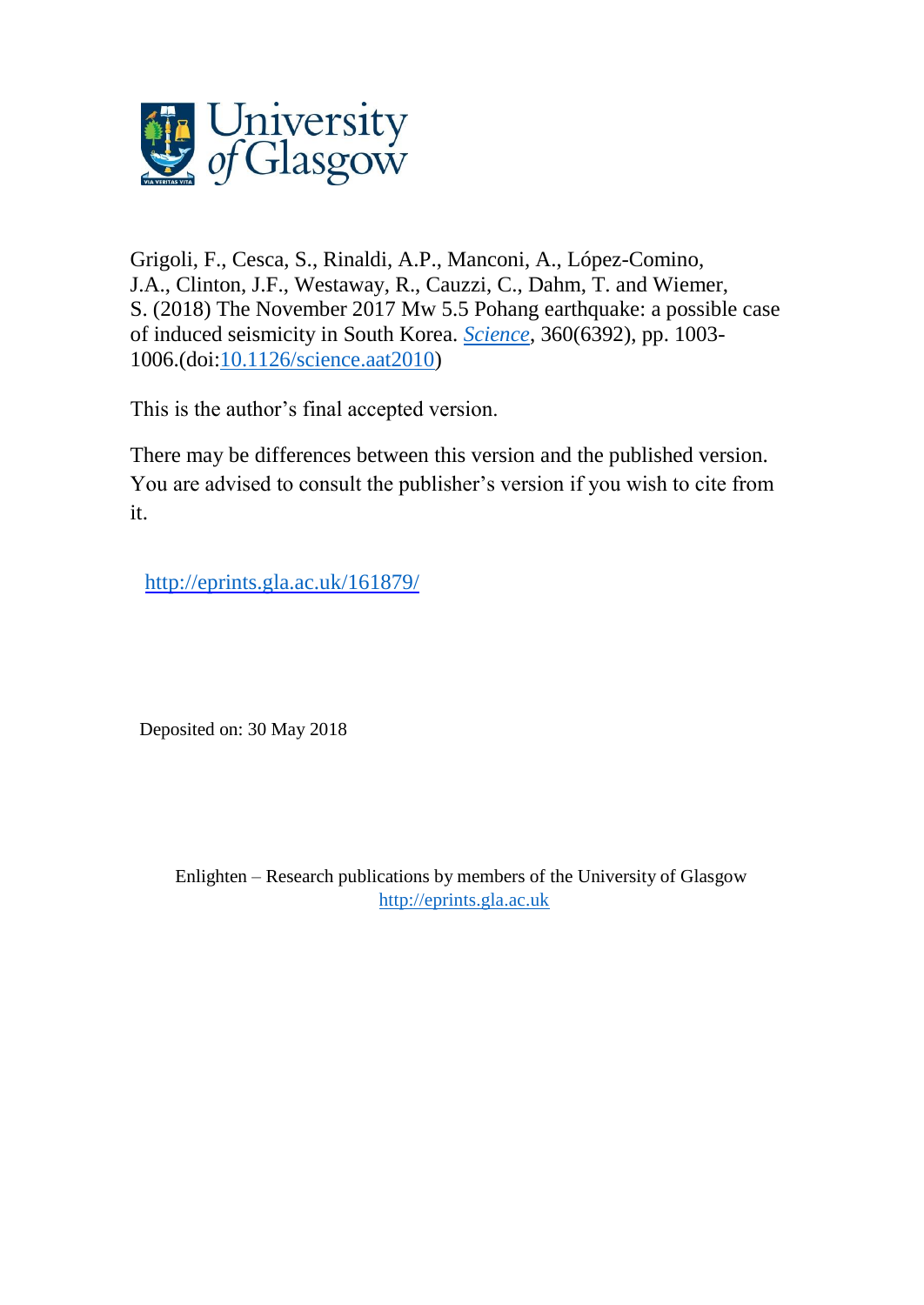## **The November 2017 Mw 5.5 Pohang earthquake: A possible case of induced seismicity in South Korea**

5 F. Grigoli<sup>1\*</sup>, S. Cesca<sup>2</sup>, A. P. Rinaldi<sup>1</sup>, A. Manconi<sup>3</sup>, J. A. López-Comino<sup>2</sup>, J. F. Clinton<sup>1</sup>, R. Westaway<sup>4</sup>, C. Cauzzi<sup>1</sup>, T. Dahm<sup>2</sup> and S. Wiemer<sup>1</sup>

## **Affiliations:**

<sup>1</sup> ETH-Zurich, Swiss Seismological Service, Zurich, Switzerland <sup>2</sup> GFZ-Potsdam, Section 2.1: Earthquake and Volcano Physics, Potsdam, Germany 10 <sup>3</sup> ETH-Zurich, Department of Earth Sciences, Engineering Geology, Zurich, Switzerland <sup>4</sup> University of Glasgow, School of Engineering, Glasgow, UK

\*Correspondence to: [francesco.grigoli@sed.ethz.ch](mailto:francesco.grigoli@sed.ethz.ch)

15 **Abstract:** The M<sup>w</sup> 5.5 earthquake that struck South Korea in November 2017 was one of the largest and most damaging events in this country over the last century. Its proximity to an Enhanced Geothermal Systems site, where high pressure hydraulic injection had been performed during the previous two years, raises the possibility that this earthquake was anthropogenic. We have combined seismological and geodetic analyses to 20 characterize the mainshock and its largest aftershocks, constrain the geometry of this seismic sequence and shed light on its casual factors. According to our analysis it seems plausible that the occurrence of this earthquake was influenced by these industrial activities. Finally we found that the earthquake transferred static stress to larger nearby faults, potentially increasing the seismic hazard in the area.

**One sentence summary:** A detailed analysis of the November 15, 2017, Mw 5.5 South Korea earthquake shows a potential link with proximal hydraulic stimulation operations for geothermal energy exploitation.

25

**Main Text:** Deep geothermal resources can give a valuable contribution to the production 30 of renewable energy. Through Enhanced Geothermal Systems (EGS), geothermal energy production is no longer confined to volcanic or hydrothermal regions. EGS technologies, unlike the conventional geothermal systems, exploit geothermal resources through hydraulic stimulation, which involves injecting pumping high-pressure cold water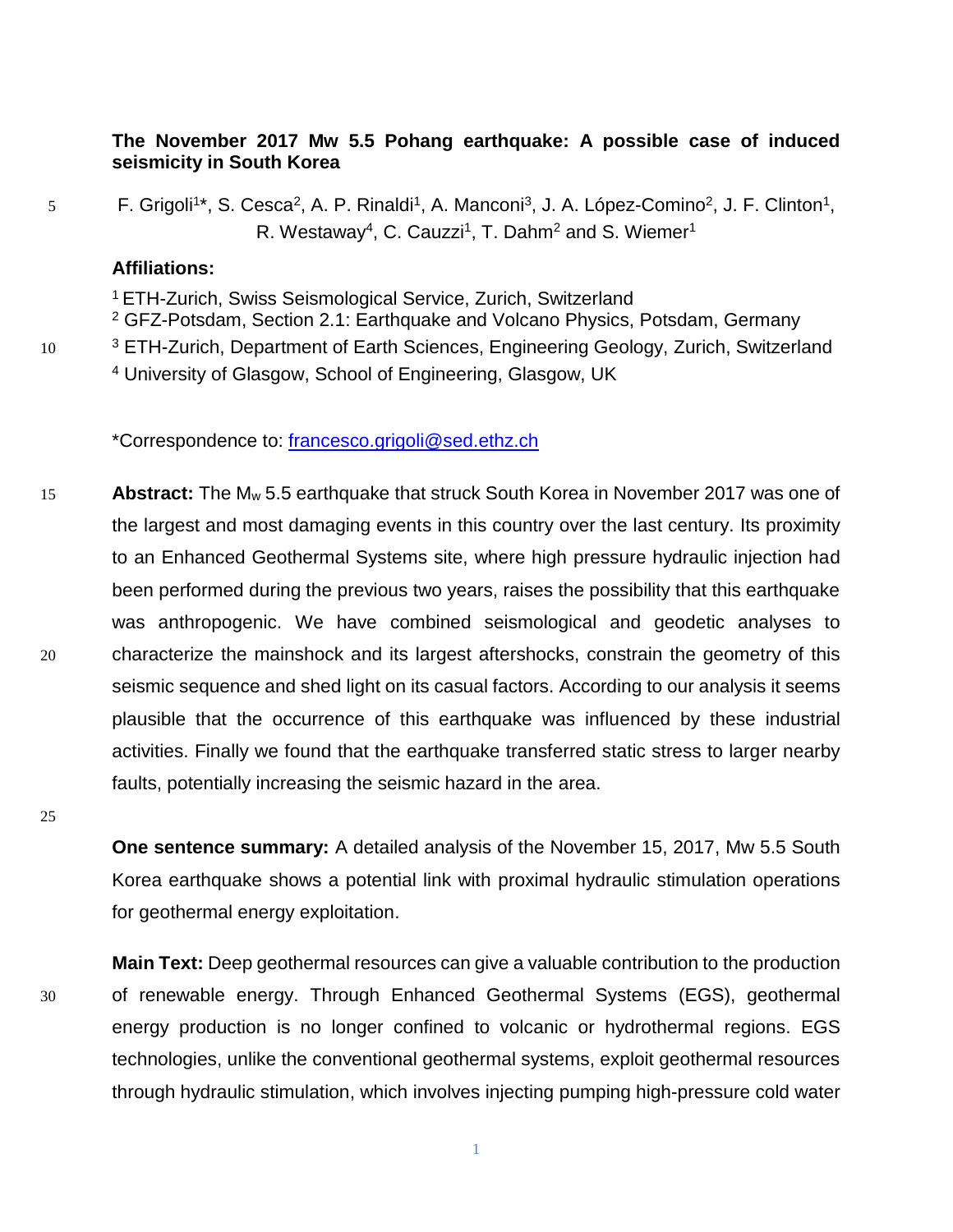to increase the permeability of the target formation at a few kilometers depth, by creating new fractures or enhancing existing ones. While the potential for deep geothermal energy is indisputably large, in urban areas the problem of induced seismicity associated with such operations is often not adequately addressed.

On November 15, 2017, a Mw 5.5 earthquake struck South Korea, injuring about 70 people and causing extensive damage in and around the city of Pohang. This earthquake was preceded by the Mw 5.5 Gyeongju event of September 12, 2016, which occurred ∼30 km farther south on a major right-lateral fault, the Yangsan Fault, which continues 10 northward through the Pohang area (1,2) (Fig. 1A and 1B). These earthquakes are the largest recorded in South Korea since instrumental monitoring of seismicity began in 1903 (2). The proximity to an EGS site (Fig. 1B), where hydraulic stimulation operations had recently taken place, has led to a public debate in South Korea regarding the potential anthropogenic origin of the 2017 Pohang earthquake. Between early 2016 and 15 September 2017, many thousands of cubic meters of water were injected under pressure at this site into wells reaching ~4 km depth (3). An investigation by the South Korean government is currently ongoing, but we present observations that suggest a causal connection between the EGS activity and the most recent large earthquake.

20 The Korean Peninsula is generally considered stable with low to moderate intraplate seismic activity, but historical seismicity of this region indicates large secular variations in earthquake rate and energy release (4,5). The relatively low activity since 1904 was preceded by much higher activity between the 15th to 18th centuries, with a peak of 1000 reported historical earthquakes between 1500 and 1600 AD (5). The largest events 25 reached magnitude  $\sim$ 7 (4,5). The historic earthquakes were likely associated with the major fault systems of the area, such as the Yangsan Fault, and highlight that these structures are active (4,5). In principle, given the historically varying rates of seismicity and prevalence of faults in this region, the increase represented by the 2016 Gyeongju and 2017 Pohang earthquakes is not completely inconsistent with the historically varying 30 rates of seismicity. This leaves open the possibility that the occurrence of earthquakes close to the EGS site is a coincidence.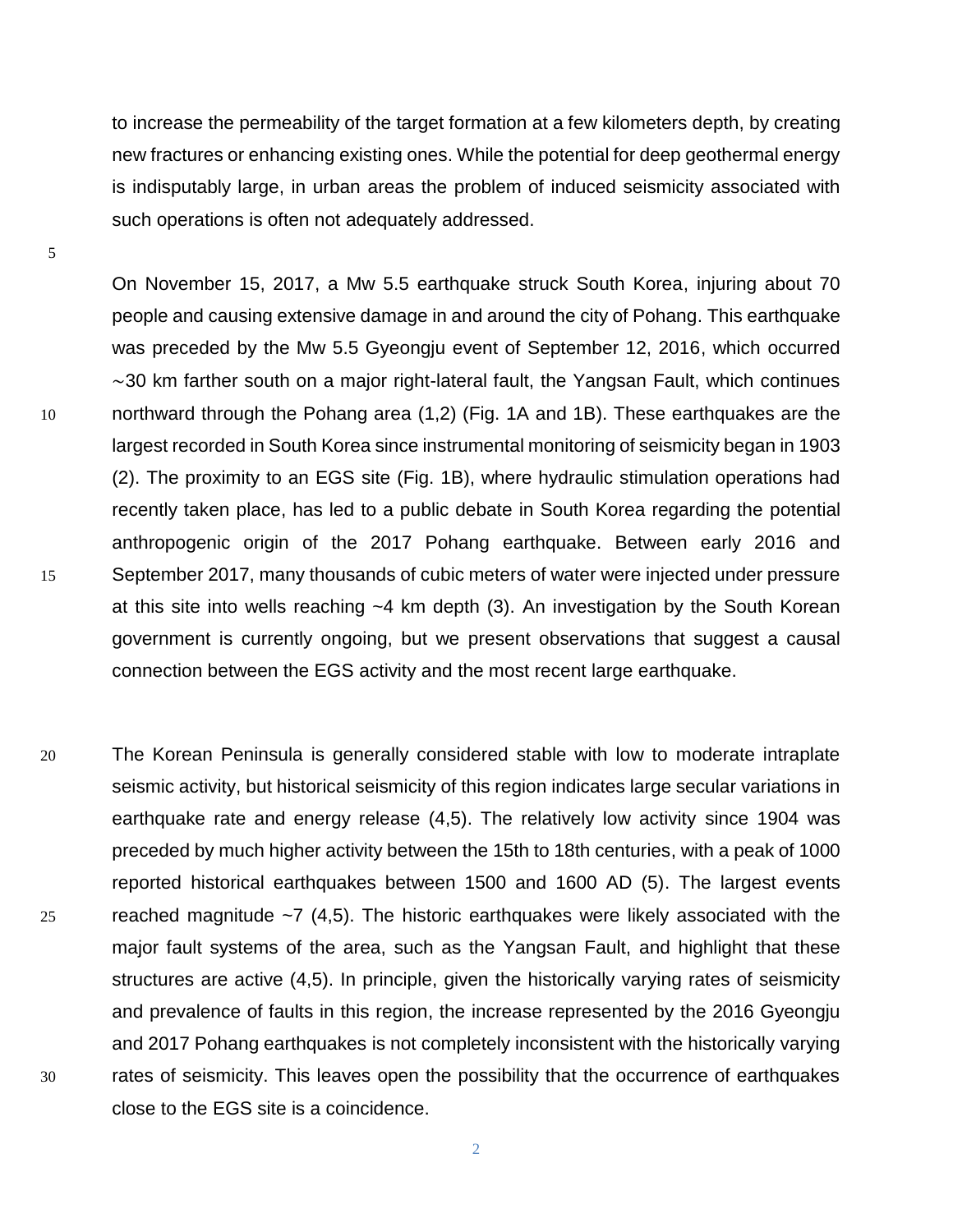We applied full-waveform seismological methods to regional and teleseismic data (Fig. 1A, 6) as we do not have access to open data from a local seismic network (with the exception of two accelerometers deployed in the epicentral area). We analyzed 15 days 5 of continuous waveform data covering November 15-30. We detected and relocated 46 events, most with magnitude M > 2. The trend of these 46 epicenters indicates a WSW-ENE strike of the fault that ruptured in the mainshock (Fig. 2A). We determined 3-7 km hypocentral depths for most of these events (Fig. 2A). This depth is shallower than typical seismicity in the area which is of about ~12-15 km (Fig 2B, 2,4). We determined the depth 10 of both the mainshock and largest aftershock of the Pohang earthquake as 4.0-4.5 km (Fig. 2A). Depth is a critical parameter for discrimination between natural and induced seismicity (7), so we obtained independent estimates (we used array analysis at telesesismic distances and two accelerometers located in the epicentral region) that confirm the shallow depth (6). Our moment tensor inversion indicated that the mainshock 15 had a reverse-faulting to oblique double couple (DC) mechanism, with a WSW-ENE striking nodal plane, subparallel to the aftershock zone, and dipping NNW at ~66°. The full moment tensor had a large non-DC term. Conversely, the Mw 4.3 aftershock indicated reverse-faulting on a WSW-ENE striking fault (Figs. 1B and 2A). Based on many previous analyses (e.g. (8,9)), we inferred that the non-DC component (Fig. 2A) is caused by a 20 complex rupture process that includes the (near-)simultaneous activation of differently oriented faults. By mapping the azimuthal distribution of the apparent source durations, maximum energy peaks and centroid time delays, we retrieve a common pattern, which we interpret as the failure of two subevents at close origin times and separated by small distance along the azimuth of rupture directivity. We estimated a distance of 3.5-4.0 km 25 between the two subevents, suggesting a dynamic triggering process (6). We thus hypothesize that the earthquake involved the failure of two different faults with slightly different orientations, which might in principle explain the non-DC term of the moment tensor (9), as well as the complexity of P wave signals for the mainshock (6). A potential, alternative source model, characterized by a complex rupture along a single fault, with 30 heterogeneous slip directions, cannot explain the non-DC component of the moment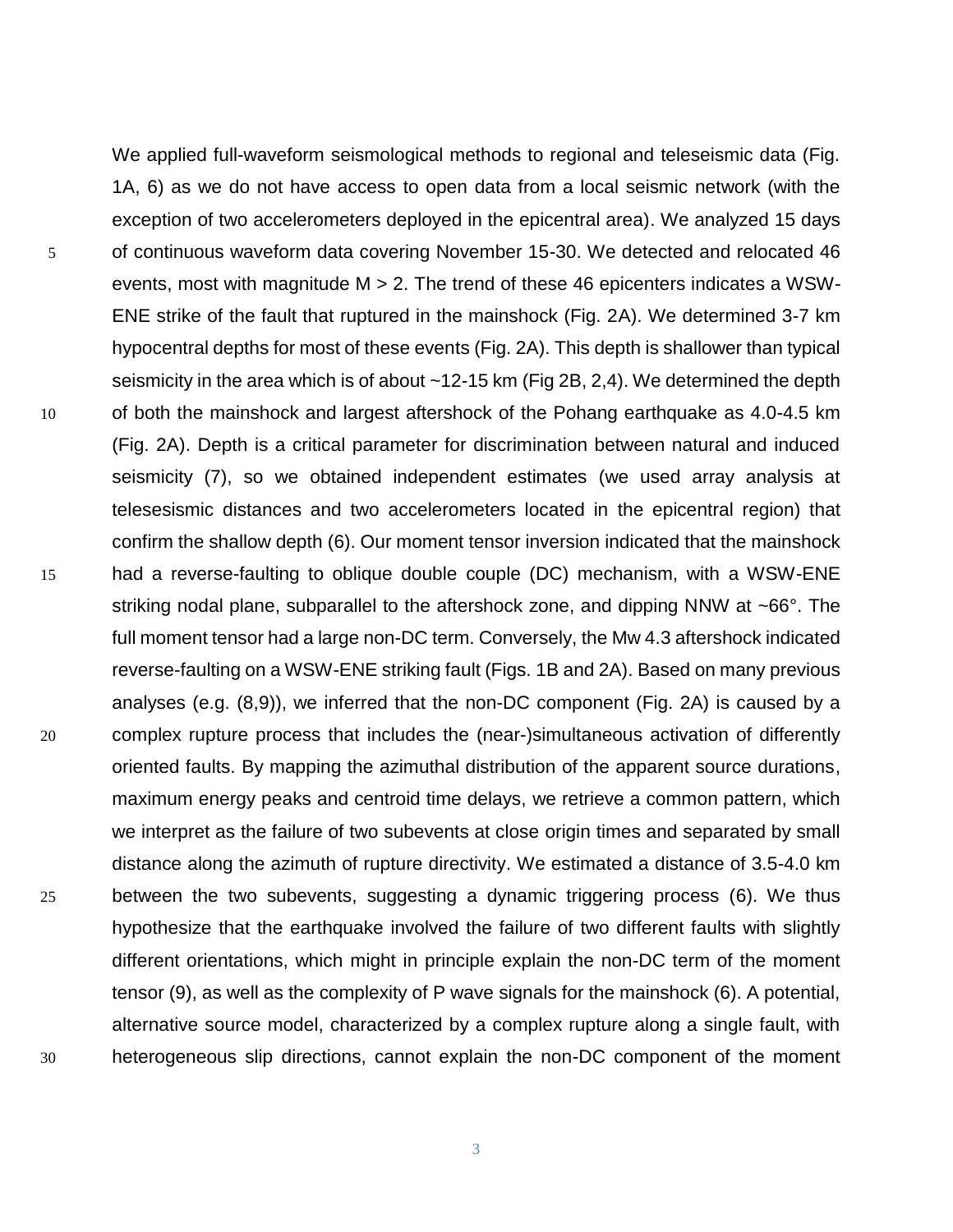tensor and gives a significantly worse fit for the pattern of the relative hypocentral-centroid location (6).

We also used satellite radar interferometry (Differential InSAR - DInSAR) to map and 5 measure the coseismic surface deformation associated with the mainshock and to independently model its source geometry (10,6). Our InSAR analysis indicated maximum surface deformation of ~5 cm, with a fault location and area consistent with the seismological analysis (Fig. 3A). Despite the moderate event size and complex rupture resolved by seismological data, we can fit the observed deformation with a simple elastic 10 dislocation model (11) based on a single fault plane with shear displacement and opening (Fig. 3B). The fault dimensions (length ~5 km and width ~1.6 km) and the apparent slip, derived from this inversion of geodetic data are compatible with a magnitude of Mw 5.5 (12) and consistent with our seismological analysis. However, DInSAR data cannot resolve the small-scale complexities associated with the progressive rupture of adjacent 15 fault patches. Nonetheless, our geodetic analysis confirmed that the earthquake nucleation and main slip on the fault occurred at very shallow depth (4-5 km), on a reverse fault striking WSW-ENE and with a  $\sim$ 75° dip towards the NW (Fig. 2C). The average residuals are ~0.05 cm and within the measurement accuracy (Fig. 3B). The DInSAR results are in good agreement with the aftershock locations and the focal mechanisms of 20 the largest events, placing strong independent constraints on the location and extent of a previously unknown fault system.

Natural and induced earthquakes are indistinguishable using their waveform characteristics. Distinguishing induced earthquakes typically relies on building a 25 convincing chain of evidence (7,13,14,15,16). The hypothesis that the Pohang earthquake sequence is anthropogenic is supported by the spatial correlation between the mainshock and its aftershocks and the injections. Our seismological and geodetic analyses indicate that the activated fault passes directly beneath the EGS site (Fig. 2C), within ~1 km of the termination of the injection wells (Fig. 2c). The combined evidence 30 from the hypocentral locations, the DInSAR data inversion, the observed interval between P- and S- wave arrival times at the borehole and surface station, and the observed strong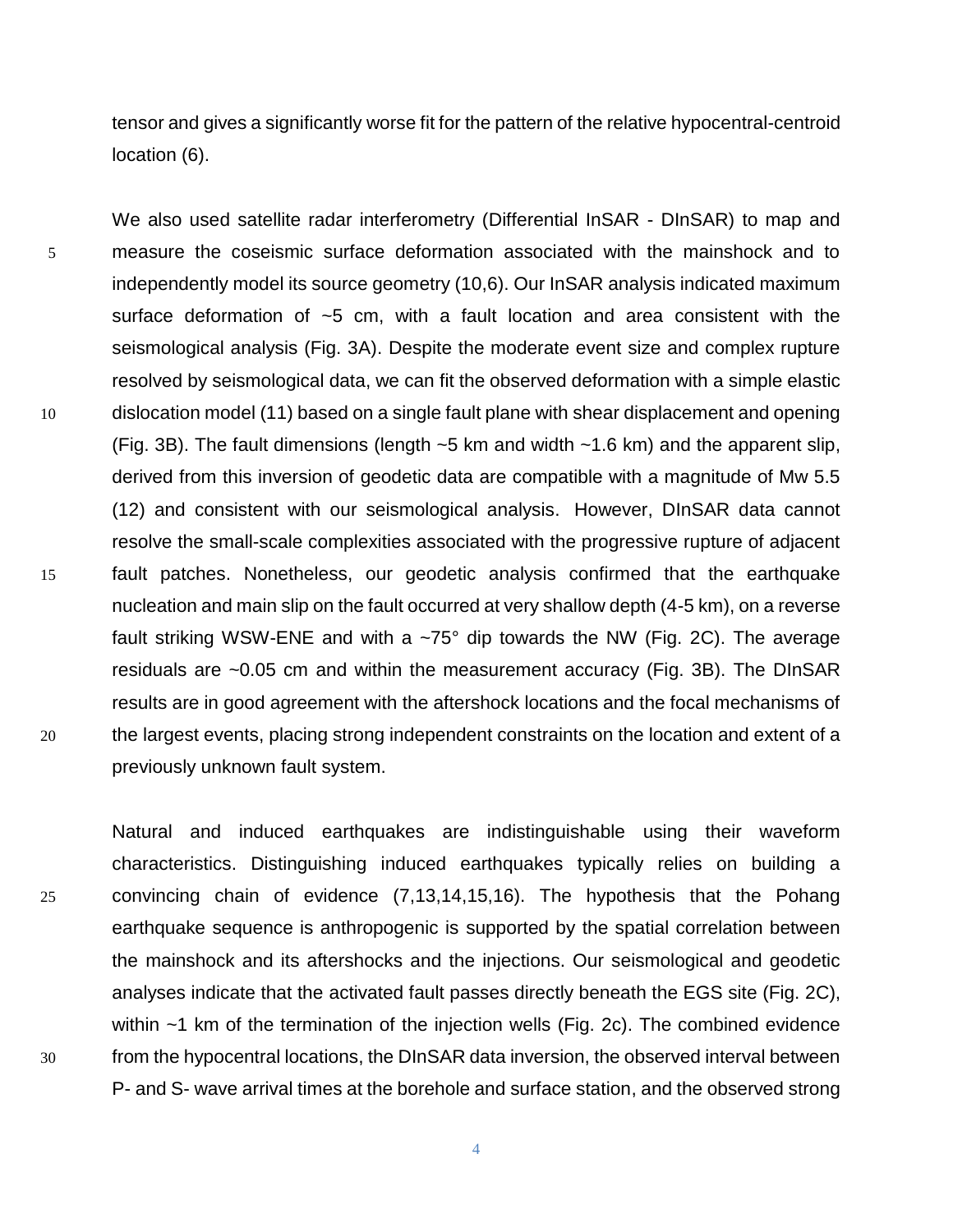motion and damage patterns are all consistent with this interpretation (6). Another piece of evidence supporting that this seismicity is induced is our re-location of the ML 3.1 earthquake on April 15, 2017, which occurred during hydraulic stimulation operations at the EGS site: this event was very close to the November 15 mainshock (Fig. 2A). No 5 stimulation activities occurred in the two months preceding this mainshock, but induced earthquakes can be delayed by days, weeks, or even months after the start/end of injection (14). Our techniques (using regional and teleseismic data from the public domain, thus restricted to earthquakes of magnitude ≥~2) demonstrates the extent to which a candidate case study of induced seismicity can be investigated using public data, 10 without proprietary data from site operators.

Another issue concerns the relation between the seismic moment ( $M_0 \sim 1.7 \times 10^{17}$  Nm) of the mainshock (6) and the volume V of fluid injected. We estimated an upper bound to the total volume of ~10,000 m3 based on the assumption that unreported injections are 15 similar to initial stimulation (3). The limitation of water supply and storage capacity of the EGS justifies our assumption. We approximated an upper bound to M<sub>o</sub> using the product of net injected volume and the shear modulus (17). For V=10,000 m<sup>3</sup> this relation implies an upper bound of  $M_0$  of  $\sim 2 \times 10^{14}$  Nm, or  $M_w \sim 3.5$ . On this basis an induced earthquake of M<sub>w</sub> 5.5 would require three orders of magnitude more volume (V ~10<sup>7</sup> m<sup>3</sup>). Several 20 counterexamples exist to this scaling relation (18, 19 and references therein) and the Pohang earthquake provides a much clearer evidence, suggesting that its use should be subject to caution.

While none of our observations exclude the possibility that the Pohang earthquake was 25 induced by the EGS, our seismological and geodetic analysis (Figs 2-3) rules out a reactivation of the Yangsan fault. Our hypocenter is <1 km SE of the injection point, at the same depth as the injection. Co-seismic deformation and source model derived from the DInSAR analysis confirm this location (Figs 2-3). Aftershock locations, and focal mechanisms consistently indicate activation of a previously unknown fault system. This 30 case thus highlights the importance of a preliminary seismo-tectonic assessment of the area surrounding any future EGS project site, aimed at identifying potentially active faults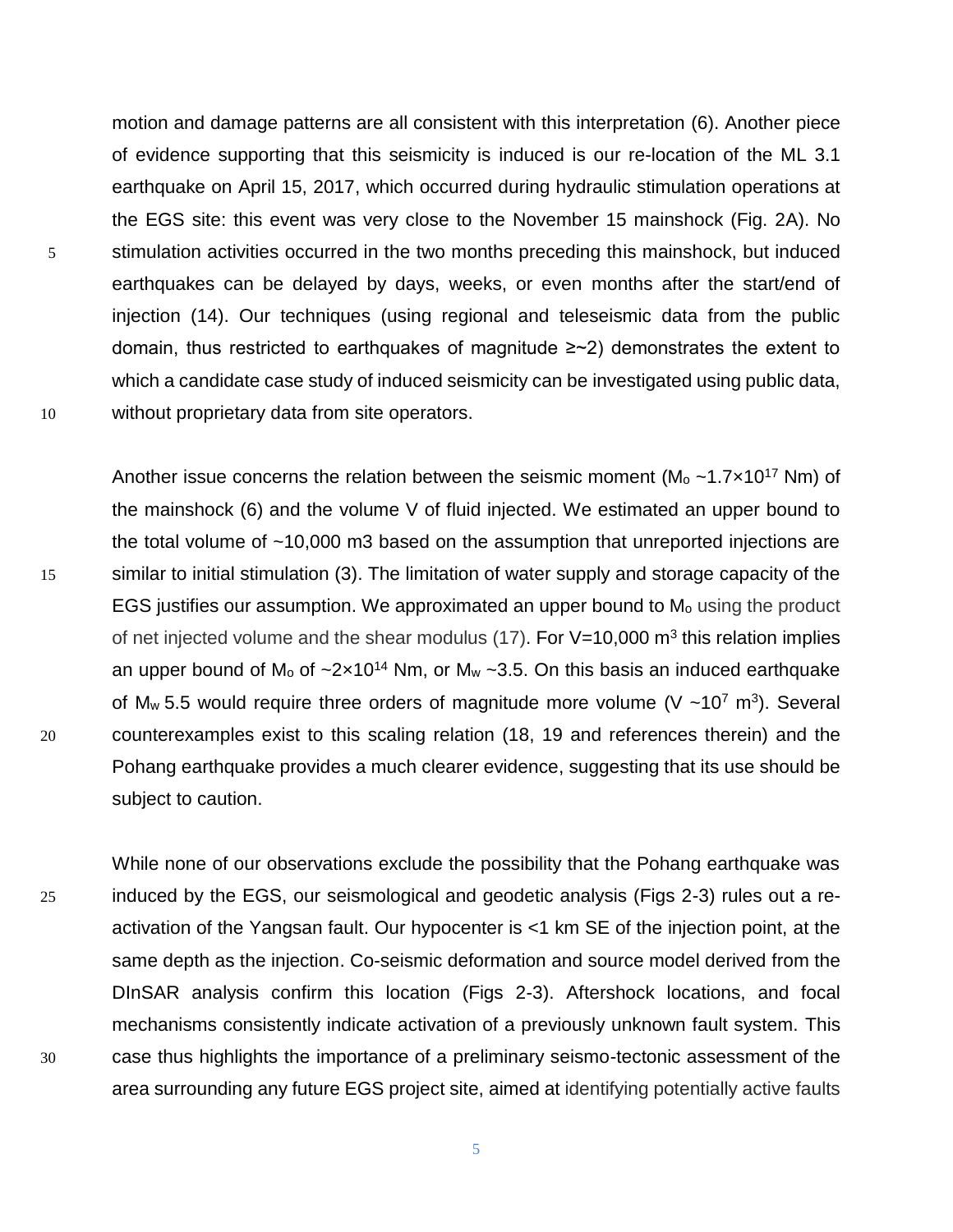Along with real-time analysis and control systems (20), this may mitigate the risk associated with induced seismicity.

We also investigate whether the September 2016 Mw 5.5 Gyeonju earthquake might have 5 contributed to triggering the 2017 Pohang event. Coulomb stress modelling (6) indicates that the Gyeonju earthquake caused a slight (~0.0005 MPa) increase in static stress on the fault that ruptured in the subsequent Pohang earthquake. This value is small but it is feasible to propose a clock-advance on the subsequent fault occurred. In turn, the Mw 5.5 Pohang earthquake transferred static stress of 0.015 MPa onto the northern part of 10 the Yangsan Fault (Fig. 4B) potentially increasing the seismic hazard in this area.

In conclusion, it is plausible that the occurrence of the Pohang earthquake was influenced by the nearby stimulation activities. If so, it was the largest and most damaging earthquake ever to have been associated with EGS, making it a potential 'game changer' 15 for the geothermal industry worldwide.

## **References:**

- 1. Y. Kim, X. He, S. Ni, H. Lim, S. C. Park, Earthquake source mechanism and rupture directivity of the 12 September 2016 Mw 5.5 Gyeongju, South Korea, earthquake. *Bulletin of the Seismological Society*  20 *of America*, *107*(5), 2525-2531 (2017).
	- 2. K. H. Kim, J. Kim, M. Han, S. Y. Kang, M. Son, T. S. Kang, J. Rhie, Y. H. Kim, Y. Park, H. J. Kim, Q. You, T. Hao. Deep Fault Plane Revealed by High‐ Precision Locations of Early Aftershocks Following the 12 September 2016 ML 5.8 Gyeongju, Korea, Earthquake. *Bulletin of the Seismological Society of America, 108(1),* 517-523 (2017).
- 25 3. S. Park, L. Xie, K. Kim, S. Kwon, K. Min, J. Choi, W. S. Yoon, Y. Song, First Hydraulic Stimulation in Fractured Geothermal Reservoir in Pohang PX-2 Well, *Procedia Engineering*, *191*, 829-837 (2017).
	- 4. M. Han, K. H. Kim, M. Son, S. Y. Kang. Current microseismicity and generating faults in the Gyeongju area, southeastern Korea. *Tectonophysics*, *694*, 414-423 (2017).
- 5. K. Lee, W. S. Yang. Historical seismicity of Korea. *Bulletin of the Seismological Society of*  30 *America*, *96*(3), 846-855 (2006)
	- 6. Material and Methods are available as Supplementary Materials on Science Online
		- 6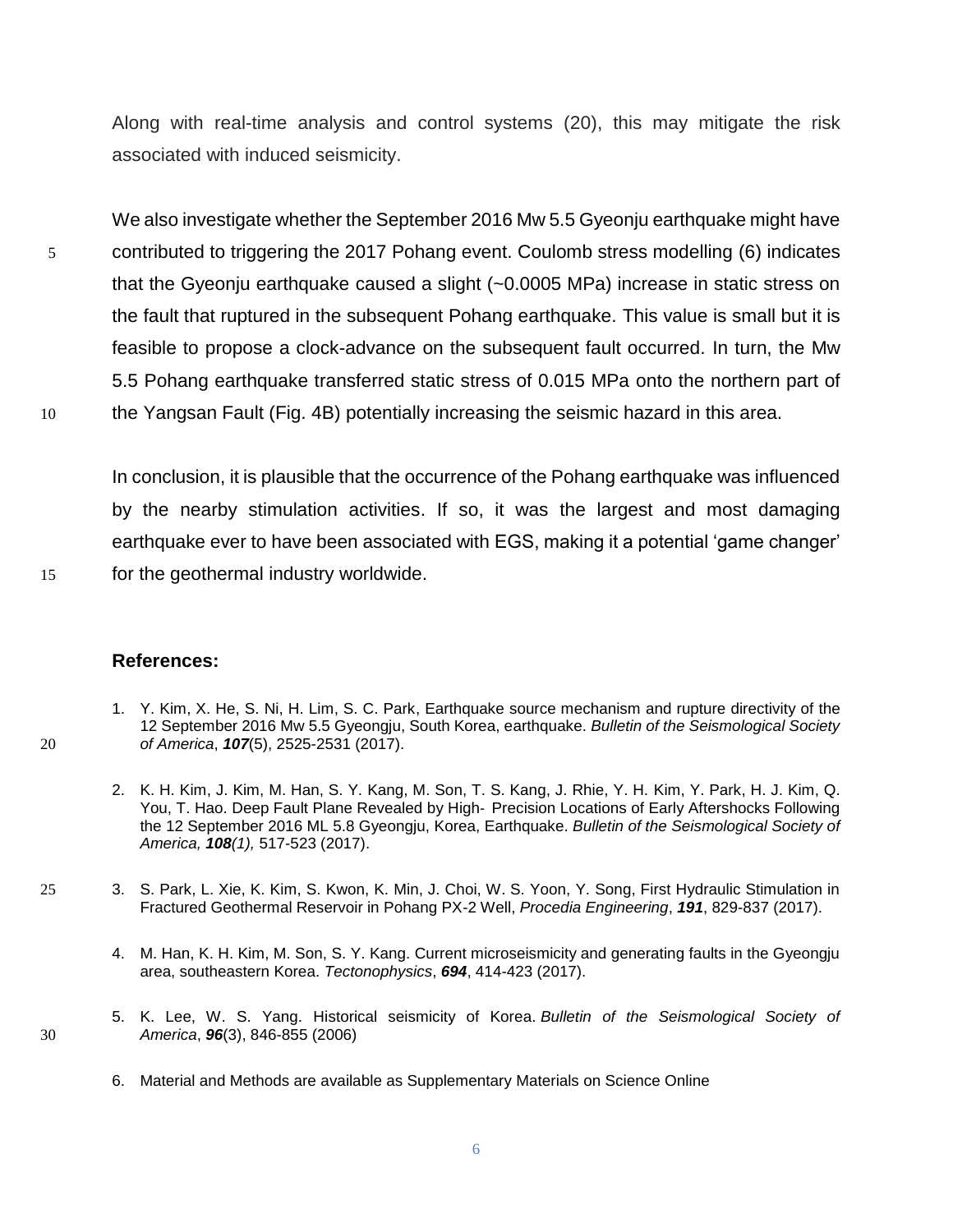- 7. S. D. Davis, C. Frohlich. Did (or will) fluid injection cause earthquakes?-criteria for a rational assessment. *Seismological Research Letters*, *64*(3-4), 207-224 (1993).
- 8. C. Frohlich, K. D. Apperson. Earthquake focal mechanisms, moment tensors, and the consistency of seismic activity near plate boundaries. *Tectonics*, *11*, 279–296 (1992).
- 5 9. G.P. Hayes, R. W. Briggs, A. Sladen, A., E. J. Fielding, C. Prentice, K. Hudnut, P. Mann, F. W. Taylor, A. J. Crone, R. Gold, T. Ito, M. Simons (2010). Complex rupture during the 12 January 2010 Haiti earthquake. *Nature Geoscience*, *3*(11), 800-805 (2010).
	- 10. D. Massonnet, M. Rossi, C. Carmona, F. Adragna, G. Peltzer, K. Feigl, T. Rabaute. The displacement field of the Landers earthquake mapped by radar interferometry, Nature, *364*(6433), 138–142 (1993).
- 10 11. Y. Okada. Surface deformation due to shear and tensile faults in a half-space. *Bulletin of the seismological society of America*, *75*(4), 1135-1154 (1985).
	- 12. D. L. Wells, K. J. Coppersmith. New empirical relationships among magnitude, rupture length, rupture width, rupture area, and surface displacement. *Bulletin of the seismological Society of America*, *84*(4), 974-1002 (1994).
- 15 13. W. L. Ellsworth. Injection-induced earthquakes. *Science*, *341*(6142), 1225942 (2013).
	- 14. K. M. Keranen, M. Weingarten, G. A. Abers, B. A. Bekins, S. Ge. Sharp increase in central Oklahoma seismicity since 2008 induced by massive wastewater injection. *Science*, *345*(6195), 448-451 (2014).
	- 15. R. Westaway. Seasonal seismicity of northern California before the great 1906 earthquake. *Pure and Applied Geophysics*, *159*, 7-62 (2002).
- 20 16. F. Grigoli, S. Cesca, E. Priolo, A. P. Rinaldi, J. F. Clinton, T. A. Stabile, B. Dost, M. Garcia-Fernandez, S. Wiemer, T. Dahm. (2017). Current challenges in monitoring, discrimination, and management of induced seismicity related to underground industrial activities: A European perspective. *Reviews of Geophysics*, *55*(2), 310-340.
- 17. A. McGarr. Maximum magnitude earthquakes induced by fluid injection. *Journal of Geophysical*  25 *Research: Solid Earth*, *119*(2), 1008-1019 (2014).
	- 18. G. M. Atkinson, D. W. Eaton, H. Ghofrani, D. Walker, B. Cheadle, R. Schultz, R. Shcherbakov, K. Tiampo, J. Gu, R. M. Harrington, Y. Liu, M. vam der Baan, H. Kao (2016). Hydraulic fracturing and seismicity in the Western Canada Sedimentary Basin. *Seismological Research Letters*, *87*(3), 631-647.
- 19. R. Westaway. Induced seismicity. In *Environmental and Health Issues in Unconventional Oil and Gas*  30 *Development, Elsevier* 175-210 (2016).
	- 20. A. Mignan, M. Broccardo, S. Wiemer, D. Giardini. Induced seismicity closed-form traffic light system for actuarial decision-making during deep fluid injections. *Scientific Reports*, *7*(1), 13607 (2017).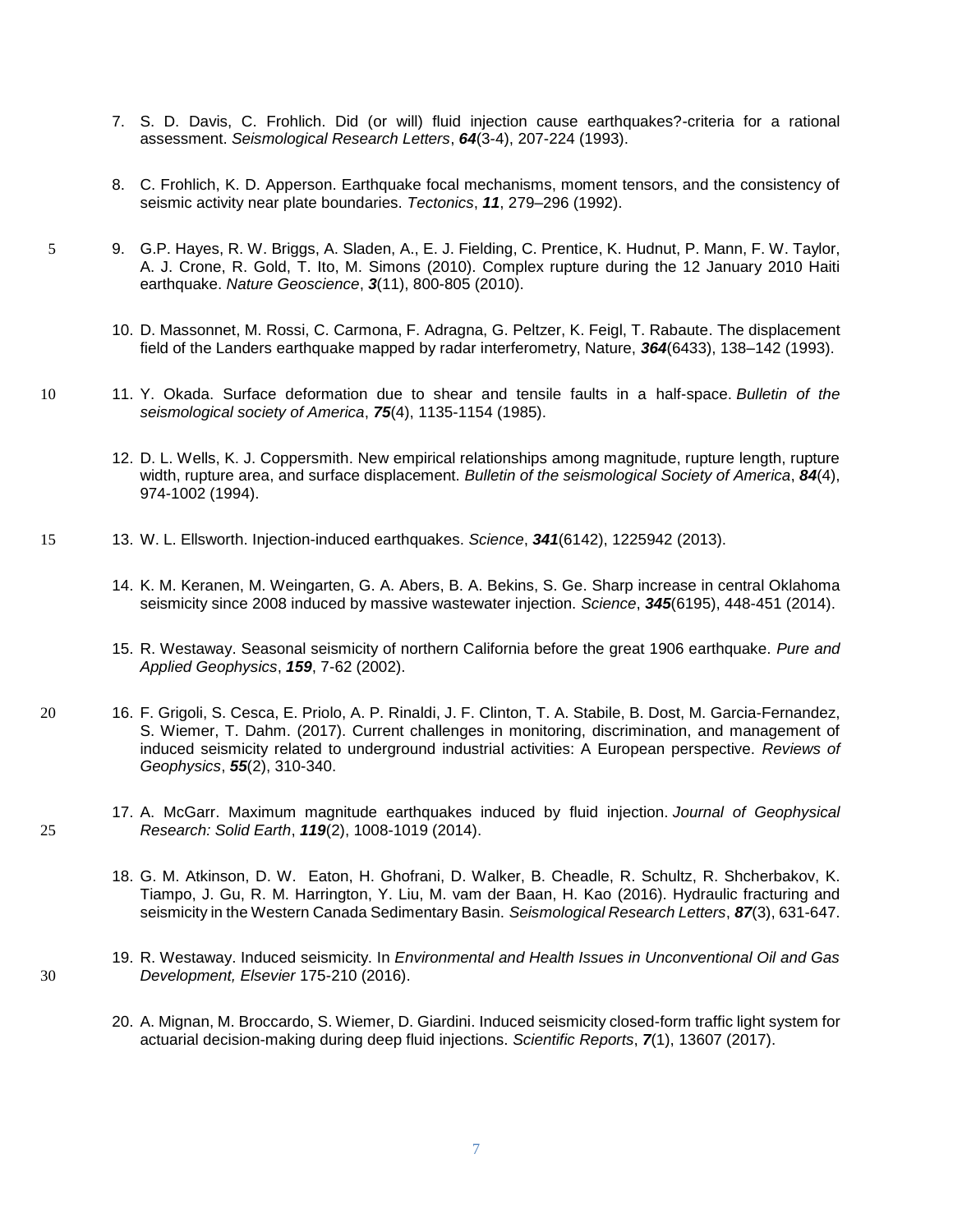- 21. F. Grigoli, L. Scarabello, M. Böse, B. Weber, S. Wiemer, S., J. F. Clinton, (2018). Pick-and waveformbased techniques for real-time detection of induced seismicity. *Geophysical Journal International*. doi:10.1093/gji/ggy019, (2018)
- 22. K. H. Cho, R. B. Herrmann, C. J. Ammon, K. Lee. Imaging the upper crust of the Korean Peninsula by 5 surface-wave tomography. *Bulletin of the seismological Society of America*, *97*(1B), 198-207 (2007).
	- 23. F. Grigoli, S. Cesca, L. Krieger, M. Kriegerowski, S. Gammaldi, J. Horalek, E. Priolo, T. Dahm. (2016). Automated microseismic event location using master-event waveform stacking. *Scientific reports*, *6*, 25744 (2016).
- 10 24. X. Chen, N. Nakata, C. Pennington, J. Haffener, J. Chang ,X. He., Z. Zhan, S. Ni, J. Walter (2017). The Pawnee earthquake as a result of the interplay among injection, faults and foreshocks. *Scientific Reports*, *7*(1), 4945.
- 25. C. Bassin, G. Laske, G. Masters. The current limits of resolution for surfacewave tomography in North 15 America. *Eos. Trans. AGU***, 81**, F897 (2000).
	- 26. R. Wang. A simple orthonormalization method for stable and efficient computation of Green's functions. *Bulletin of the Seismological Society of America*, *89*(3), 733-741 (1999)
- 27. S. Cesca, S. Heimann, M. Kriegerowski, J. Saul, T. Dahm. Moment Tensor Inversion for Nuclear 20 Explosions: What can we learn from the 6 January and 9 September 2016 Nuclear Tests, North Korea? *Seismological Research Letters*, *88*(2A), 300-310 (2017)
	- 28. G.M. Atkinson, D. M. Boore. Earthquake Ground-Motion Prediction Equations for Eastern North America. *Bulletin of the seismological Society of America, 96*, 2181–2205 (2006).
- 29. C. Cauzzi, E. Faccioli, M. Vanini, A. Bianchini. Updated predictive equations for broadband (0.01–10 s) 25 horizontal response spectra and peak ground motions, based on a global dataset of digital acceleration records*. Bulletin of Earthquake Engineering, 13*, 1587–1612, (2015).
	- 30. J. Douglas, B. Edwards, V. Convertito, N. Sharma, A. Tramelli, D. Kraaijpoel, B. M. Cabrera, N. Maercklin, C. Troise. Predicting Ground Motion from Induced Earthquakes in Geothermal Areas. *Bulletin of the seismological Society of America, 103*, 1875–1897 (2013).
- 30 31. A. Emolo, N. Sharma, G. Festa, A. Zollo, V. Convertito, J. Park, H. Chi, I. Lim, 2015. Ground‐ Motion Prediction Equations for South Korea Peninsula. *Bulletin of the seismological Society of America, 105*, 2625–2640 (2015).
- 32. C. B. Worden, M. C. Gerstenberger, D. A. Rhoades, D. J. Wald, 2012. Probabilistic Relationships between Ground‐ Motion Parameters and Modified Mercalli Intensity in California. *Bulletin of the*  35 *seismological Society of America* ,*102*, 204–221 (2012).
	- 33. S. Cesca, S. Heimann, K. Stammler, T. Dahm, 2010. Automated procedure for point and kinematic source inversion at regional distances. *Journal of Geophysical Research, 115*, B06304, (2010).
	- 34. X. He, X., S. Ni, 2018. Resolving Horizontal Rupture Directivity of Moderate Crustal Earthquake in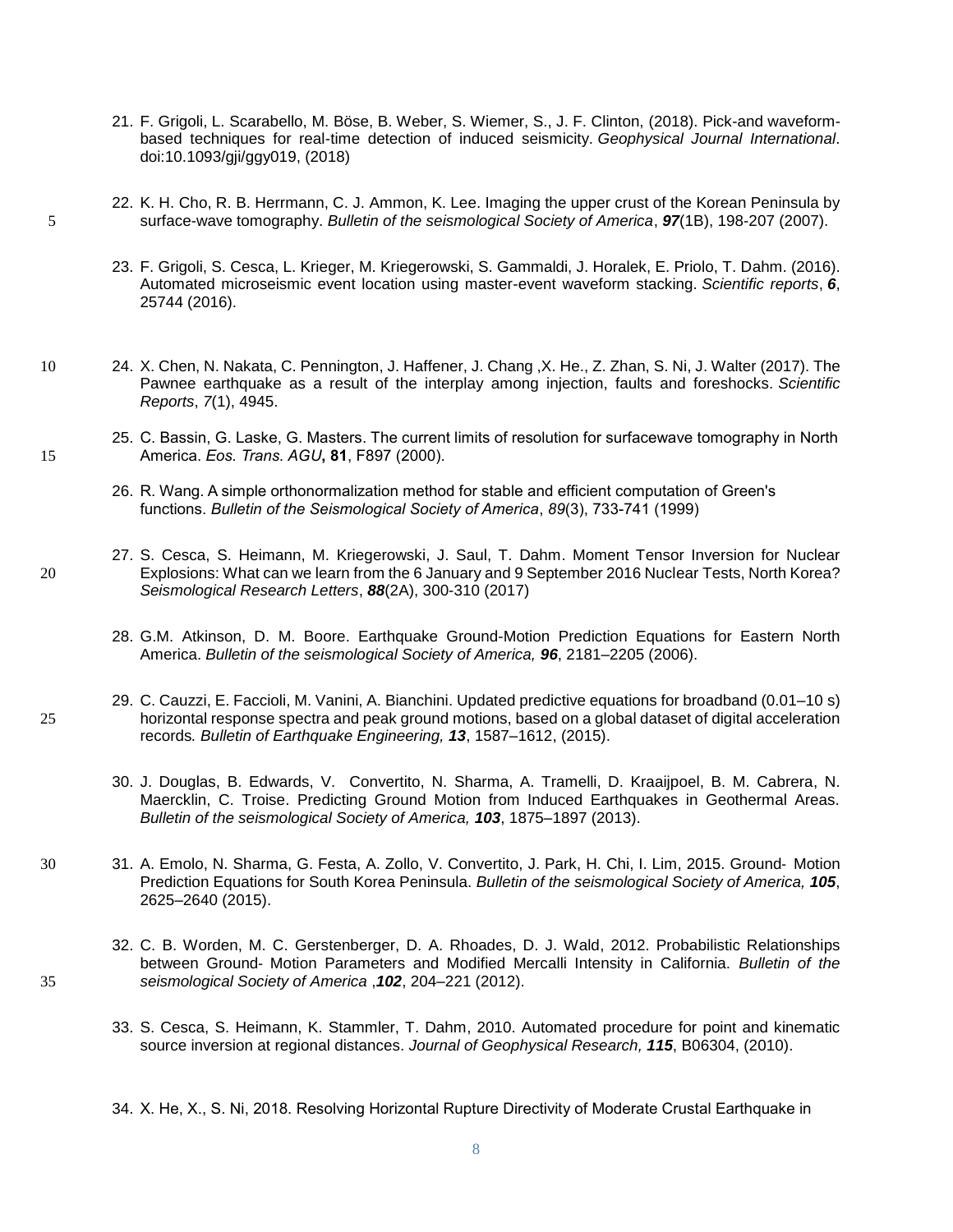Sparse Network With Ambient Noise Location, J. Geophys. Res., doi: https://doi.org/10.1002/2017JB014735

- 35. J. A. Lopez Comino, D. Stich, J. Morales, A M. G. Ferreira. Resolution of rupture directivity in weak events: 1-D versus 2-D source parameterizations for the 2011, Mw 4.6 and 5.2 Lorca earthquakes, 5 Spain. *Journal of Geophysical Research*, *121*(9), 6608-6626 (2016).
	- 36. J. A. Lopez Comino, F. D. L. Mancilla, J. Morales, D. Stich Rupture directivity of the 2011, Mw 5.2 Lorca earthquake (Spain). *Geophysical Research Letters*, *39*(3), L03301, (2012)
- 37. Uchide, T., and Song, S. G., 2018. Fault rupture model of the 2016 Gyeongju, South Korea, 10 earthquake and its implication for the underground fault system. Geophysical Research Letters, 45, 2257–2264. https://doi.org/10.1002/2017GL076960
	- 38. M. Costantini. A novel phase unwrapping method based on network programming, *IEEE Trans. Geosci. Remote Sens.*, *36*(3), 813–821 (1998).
- 39. A. Manconi, T. R. Walter, M. Manzo, G. Zeni, P. Tizzani, E. Sansosti, R. Lanari. On the effects of 3-D 15 mechanical heterogeneities at Campi Flegrei caldera, southern Italy, *Journal of Geophysical Research*, *115*(B8), B08405, (2010).
- **Acknowledgments:** We wish to thank Falko Bethmann, Toni Kraft and Domenico Giardini for useful information, comments and suggestion which helped to improve the paper. Picture of the EGS site in Fig. 20 1 by courtesy of the DESTRESS project team; **Funding:** This work has been funded by the EU projects DESTRESS (EU H2020 research and innovation pro- gram, grant agreement 691728) and SHEER (EU H2020 research and innovation program, grant agreement No 640896) A.P. Rinaldi is currently funded by a Swiss National Science Foundation, Ambizione Energy Grant (PZENP2-160555).; **Author contributions:** F.G performed the analysis of the seismic sequence, S.C. performed moment tensor 25 inversion, A.P.R performed coulomb stress failure analysis, A.M processed and inverted Geodetic data. J.L. performed the rupture directivity analysis, J.F.C. and C.C. analyzed the local strong motion data. F.G. R.W, T.D. and S.W. interpreted the results. All the authors contributed to write and review the paper; **Competing interests:** Authors declare no competing interests; and **Data and materials availability:** Waveform Data used in this study are publicly available and can be downloaded from the NIED 30 [\(www.bosai.go.jp;](http://www.bosai.go.jp/) for the Japanese network) and IRIS [\(www.iris.edu;](http://www.iris.edu/) for the Korean network) web sites. The data from the local accelerometer are available in the supplementary material. Sentinel-1 Radar Data can be downloaded from the ESA web site (https://earth.esa.int).

## **Supplementary Materials:**

Supplementary text

35 Figures S1-S12

Waveform data (local accelerometer)

References (*21-39*)

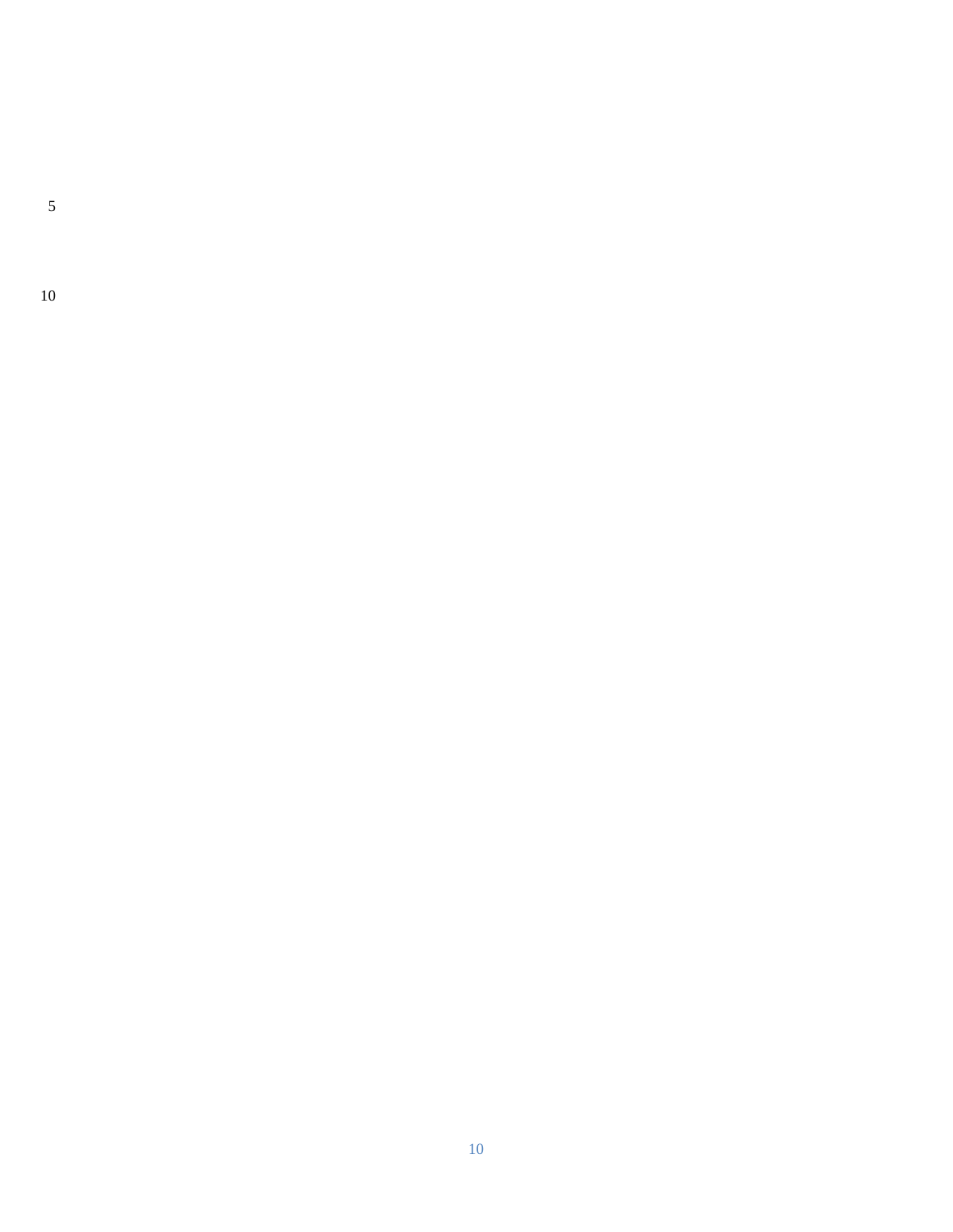

**Fig. 1 The 2016 and 2017 Mw 5.5 South Korea earthquakes.** (A) Regional map showing locations of the Gyeongju and Pohang earthquakes, the Yangsan Fault, and the available open seismic stations. (B) Map 5 of the study area showing the main faults of the area, the distribution of seismicity with respect to the EGS site and the mechanisms of the largest events. A more detailed map of the area of study (represented by the yellow square) is shown in Fig. 2A.

 $\overline{A}$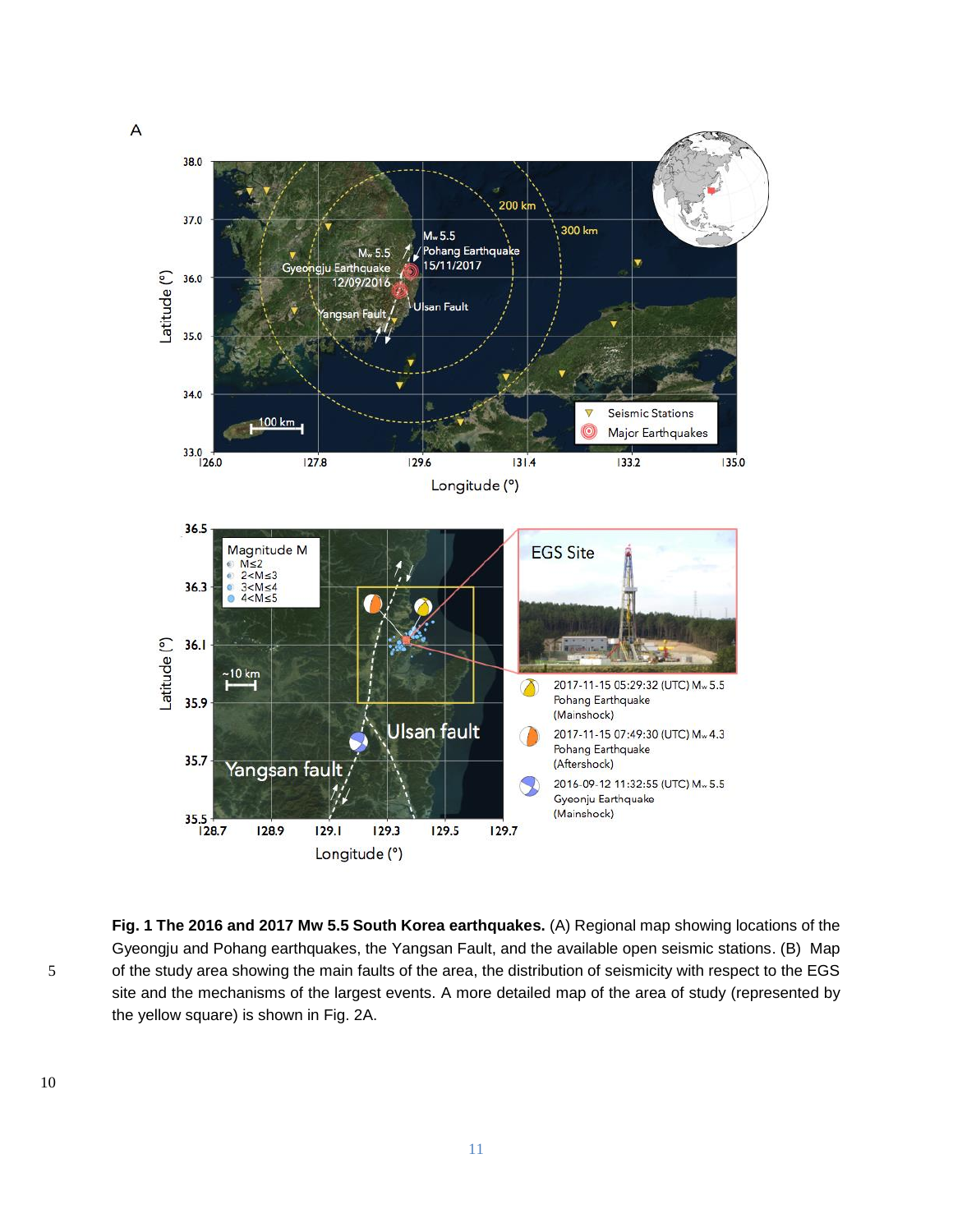

**Fig. 2 Spatial distribution of the 2017 Pohang seismic sequence.** (A.1) Detailed map showing the epicentral distribution of seismicity and (A.2) two cross sections displaying depth distribution of seismicity (including location uncertainties) and the fault as inferred by geodetic analysis. The EGS site is located at 36°06'23.34''N, 129°22'46.08''E and includes the two injection wells that reach depths of 4127 m and 4348 m (3). (B) Focal depth distribution of earthquakes in the study region and comparison with the 2016 Gyeonju seismic sequence. Blue and orange histograms refers to the Pohang and Gyeonju (2) seismic sequences respectively.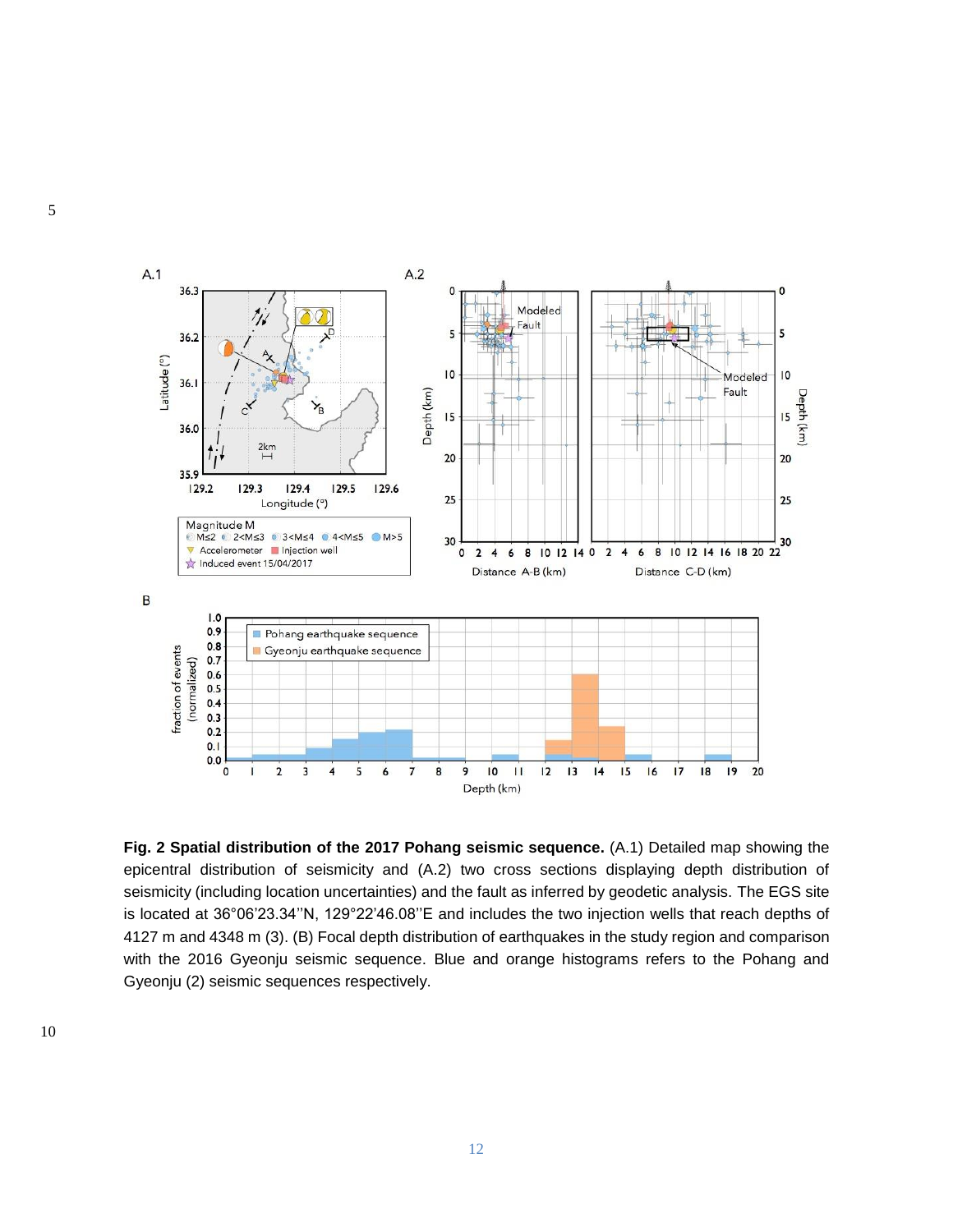

**Fig. 3. DInsar data and model:** (A) Surface deformation (satellite Line-of-Sight displacements) obtained using DInSAR. eismicity and extrapolated fault trace are indicated by black circles and dashed line 5 respectively. (B) Modeled surface deformation using a rectangular fault plane with the following parameters: Lat= 36.100; Lon=129.383 (center of the rectangular fault); Depth=4.3 km (upper edge of the fault) Strike (from North) = 225°; Dip (from horizon) = 75°; Length=~5 km; Width= ~1.6 km; Slip= ~1m; Rake=123°. (C) Difference between DInSAR data and model, i.e. Residuals. Standard deviation <0.5 cm, thus below the accuracy threshold of the measurements.





20